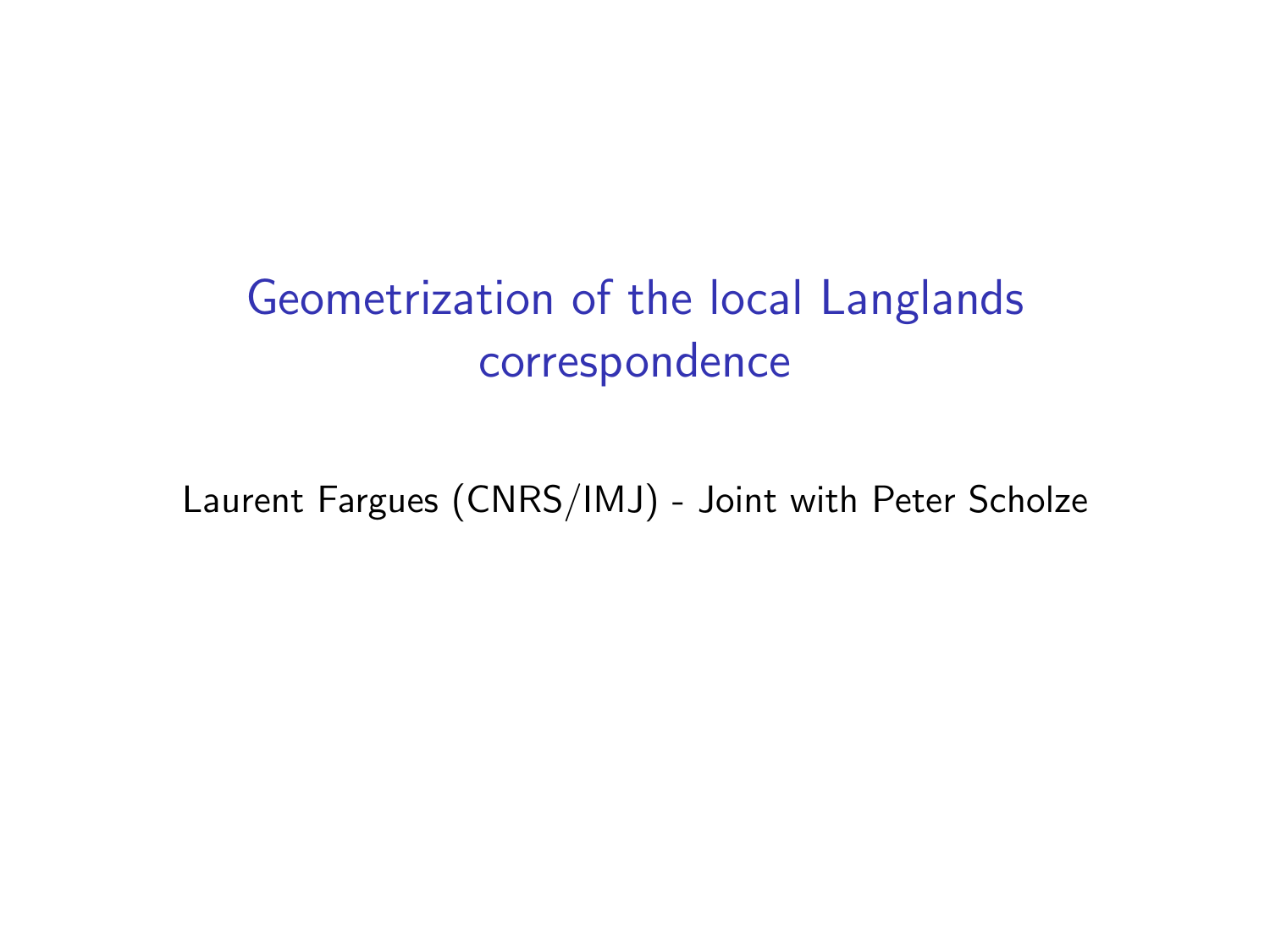## Local Langlands parameters

- ► E local field residue field  $\mathbb{F}_q$ ,  $[E:\mathbb{Q}_p] < +\infty$  or  $E = \mathbb{F}_q((\pi))$
- $\triangleright$  G reductive group over E
- $\triangleright \ell \neq p$ ,  $\Lambda = \text{any } \mathbb{Z}_{\ell}[\sqrt{q}]$ -algebra  $(\ell \gg 0 \text{ if } \ell \text{ not invertible})$

 $\triangleright$   $^L G = \hat{G} \rtimes W_F$  Langlands dual over  $\Lambda$ 

- $\triangleright$  π smooth representation of  $G(E)$  with coefficients in  $\Lambda$ , Schur irreducible i.e.  $\text{End}(\pi) = \Lambda$
- $\blacktriangleright$  We construct

$$
\varphi_{\pi}:\, W_{E}\to {}^L G
$$

its semi-simple Langlands parameter.

 $\triangleright$  Compatible with parabolic induction and usual class field theory for tori. Usual local Langlands for  $GL_n$  (Harris-Taylor, Henniart)

► semi-simple : 
$$
N = 0
$$
 when  $\Lambda = \overline{\mathbb{Q}}_{\ell}$ . For example :  $\varphi_{\text{triv}} = \varphi_{\text{Steinberg}}$  for  $GL_n$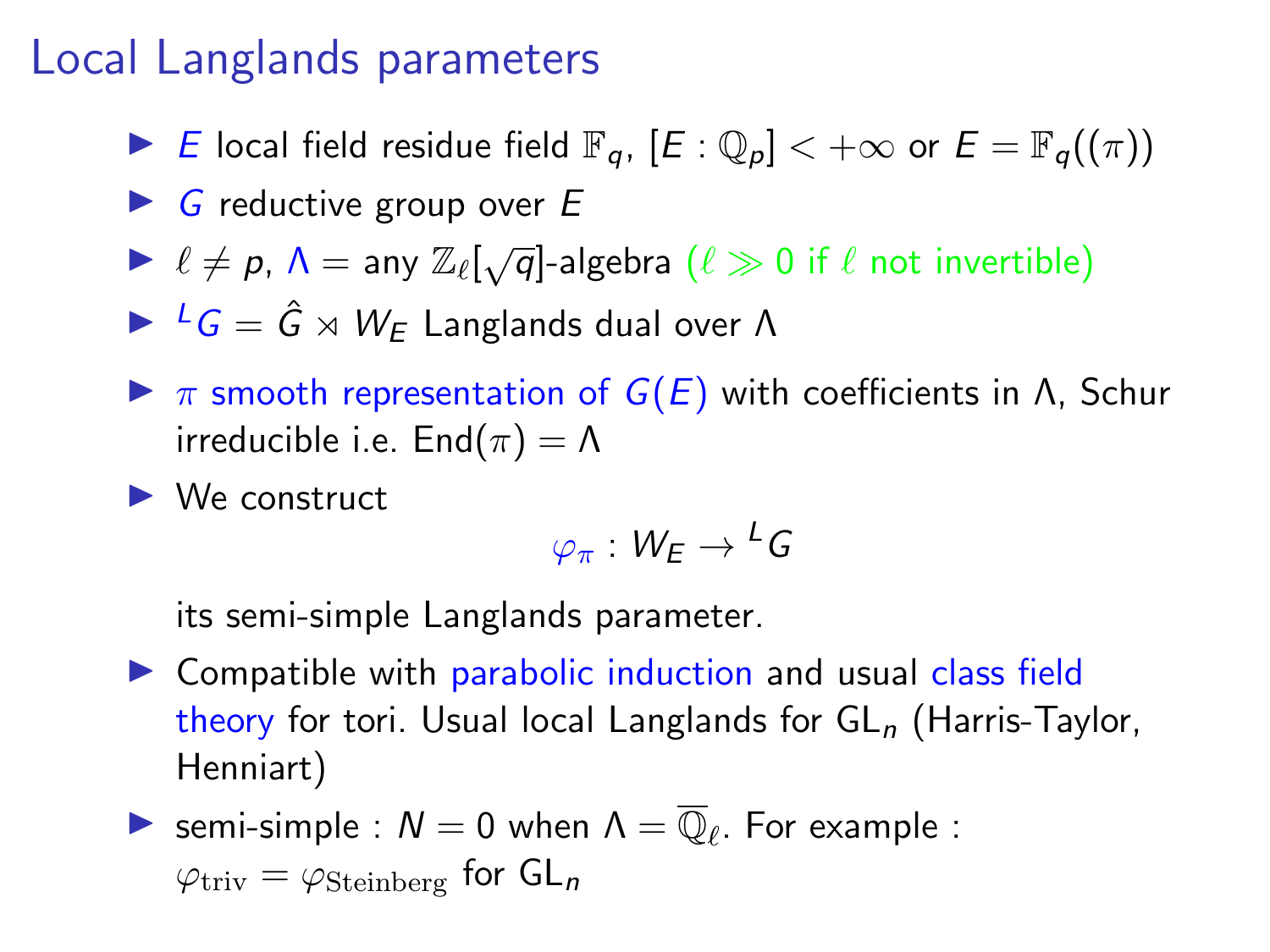### Morphisms between centers

In fact we do much more.

- For  $\Lambda$  a  $\mathbb{Z}_{\ell}$ -algebra make it a condensed ring via  $\mathsf{\Lambda}:=\mathsf{\Lambda}^{\mathsf{disc}}\otimes_{\mathbb{Z}_{\ell}^{\mathsf{disc}}}\mathbb{Z}_{\ell}$
- There is a scheme/ $\mathbb{Z}_{\ell}$ ,  $\coprod_{\text{infinite}}$  affine schemes,

 $Z^1(W_{E},\hat{G})$ 

Value on  $\Lambda$  is condensed 1-cocycles  $W_E \to \hat{G}(\Lambda)$ 

 $\triangleright$  Studied in details by Dat-Helm-Kurinczuk-Moss

#### $\blacktriangleright$  Then

$$
\operatorname{LocSys}_{\hat{G}}:=[Z^1(W_E,\hat{G})/\hat{G}]
$$

is a zero dimensional locally complete intersection algebraic  $\mathsf{stack}/\mathbb{Z}_\ell$ . Moduli of Langlands parameters.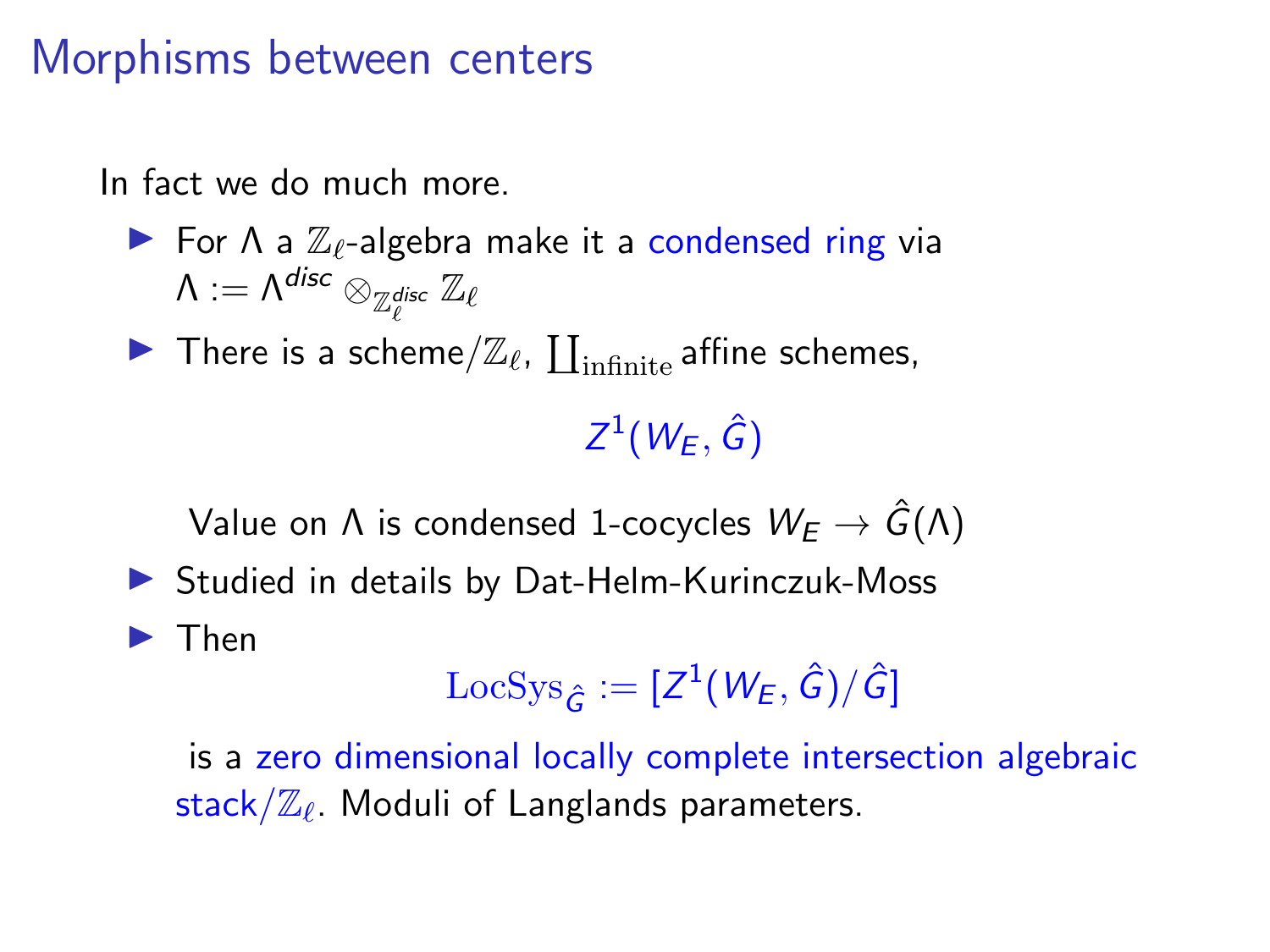### Morphisms between centers

 $\blacktriangleright$  Coarse moduli space

$$
Z^1(W_E,\hat{G})\# \hat{G}
$$

 $\coprod_{\text{infinite}}$  affine schemes finite type $/\mathbb{Z}_{\ell}$ .  $\blacktriangleright$  Functions on it

$$
\mathfrak{Z}^{\mathrm{spec}}(\mathsf{G},\mathbb{Z}_\ell)=\mathcal{O}(Z^1(W_{E},\hat{\mathsf{G}}))^{\hat{\mathsf{G}}}
$$

- Example :  $G = GL_n$ ,  $\mathfrak{Z}^{\text{spec}}(G, \mathbb{Z}_\ell) \to \Lambda =$ pseudo-representations  $W_F \to GL_n(\Lambda)$ .
- $\triangleright$  3( $G(E), \mathbb{Z}_{\ell}$ ) = Bernstein center = center of the category of smooth representations of  $G(E)$  with coefficients in  $\mathbb{Z}_{\ell}$
- $\blacktriangleright$  We construct a morphism

$$
\mathfrak{Z}^{\mathrm{spec}}(G,\mathbb{Z}_{\ell}[\sqrt{q}]) \longrightarrow \mathfrak{Z}(G(E),\mathbb{Z}_{\ell}[\sqrt{q}])
$$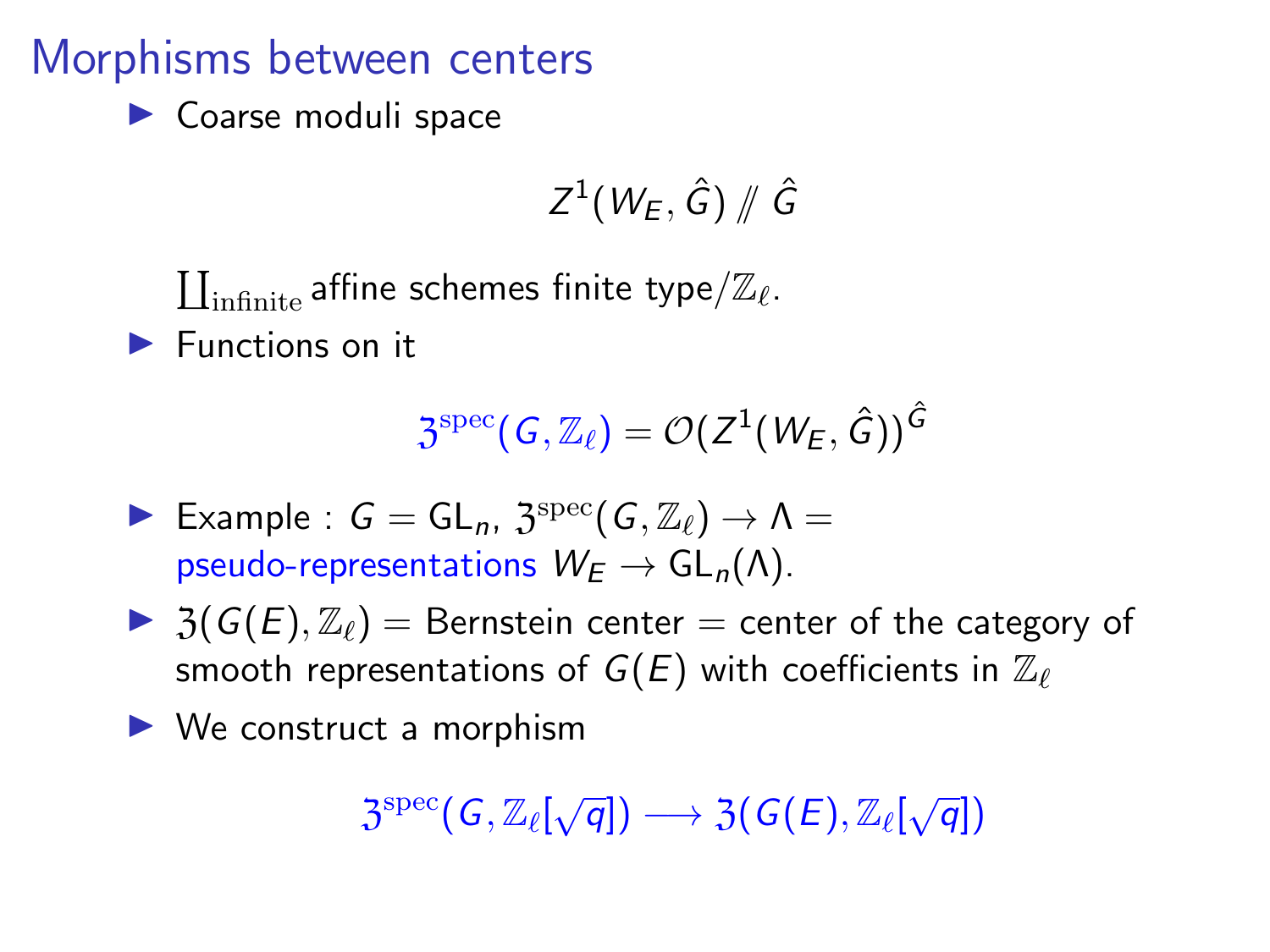Morphism between centers

#### **Conjecture**

The morphism

# $\mathfrak{Z}^{\text{spec}}(\mathsf{G}, \mathbb{Z}_{\ell}[\sqrt{q}]) \longrightarrow \mathfrak{Z}(\mathsf{G}(\mathsf{E}), \mathbb{Z}_{\ell}[\sqrt{q}])$

is "independant of  $\ell \gg 0$ " in the sens that it is induced by a morphism

$$
\mathfrak{Z}^{\mathrm{spec}}(\mathsf{G},\mathbb{Z}[\tfrac{1}{N},\sqrt{q}])\longrightarrow \mathfrak{Z}(\mathsf{G}(\mathsf{E}),\mathbb{Z}[\tfrac{1}{N},\sqrt{q}])
$$

with  $p \mid N$  (both centers are defined over  $\mathbb{Z}[\frac{1}{n}]$  $\frac{1}{p}$ ]).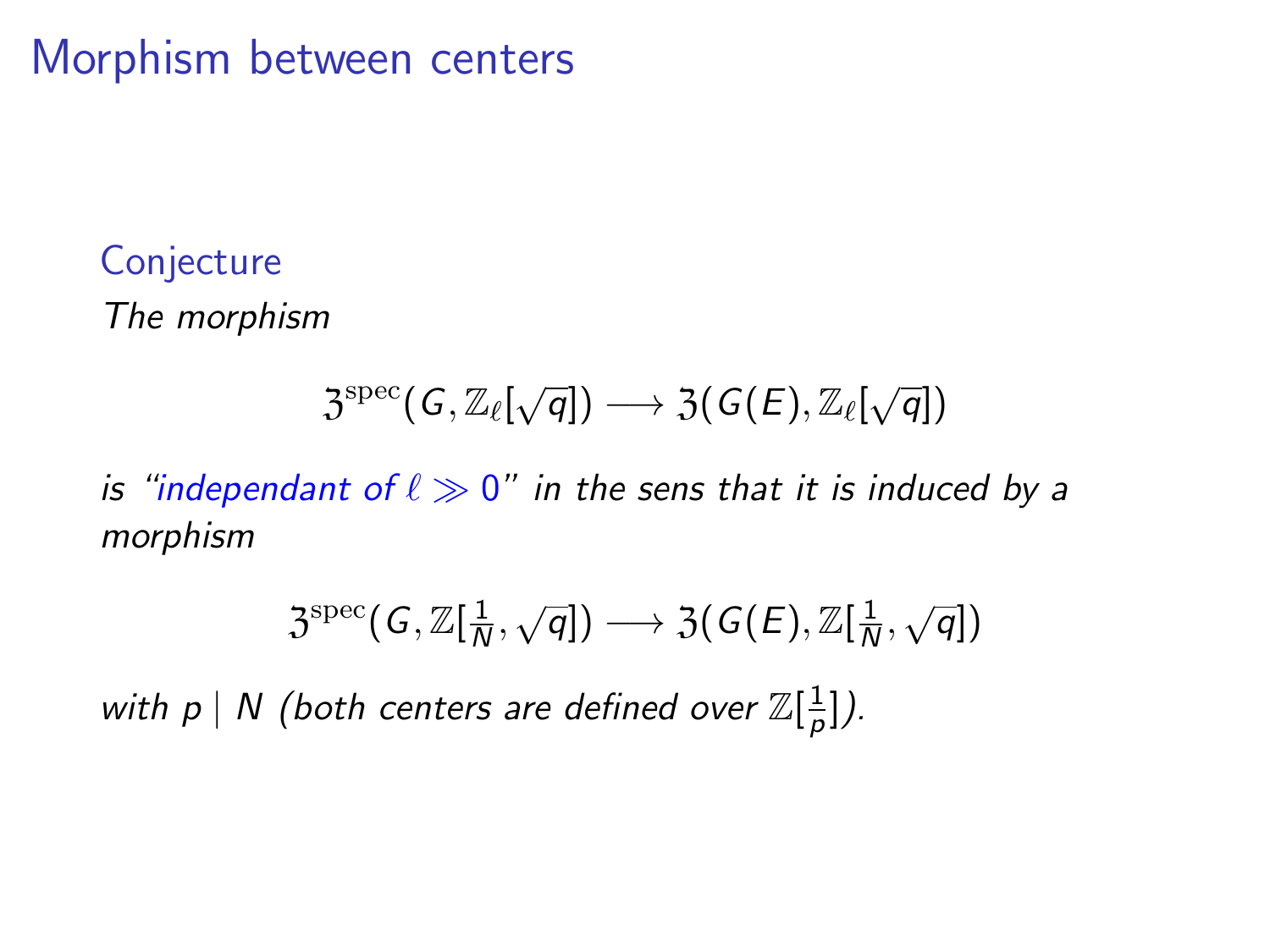### The real deal :  $Bun_G$

In fact we do much much more.

- S an  $\overline{\mathbb{F}}_a$ -perfectoid space  $\rightsquigarrow X_S = E$ -adic space "the relative curve parametrized by  $S$ "
- $\triangleright$  i.e there is a way to put in family the collection of curves

$$
(X_{k(s),k(s)^+})_{s\in S}
$$

where  $X_{k(s),k(s)^{+}}$  is the curve defined and studied with Fontaine attached to the perfectoid field  $k(s)$ 

We will consider the v-topology on  $\overline{\mathbb{F}}_q$ -perfectoid spaces = some kind of analog of fpqc topology for schemes

$$
*=\mathsf{Spa}(\overline{\mathbb{F}}_q)
$$

final object of the v-topos (not representable)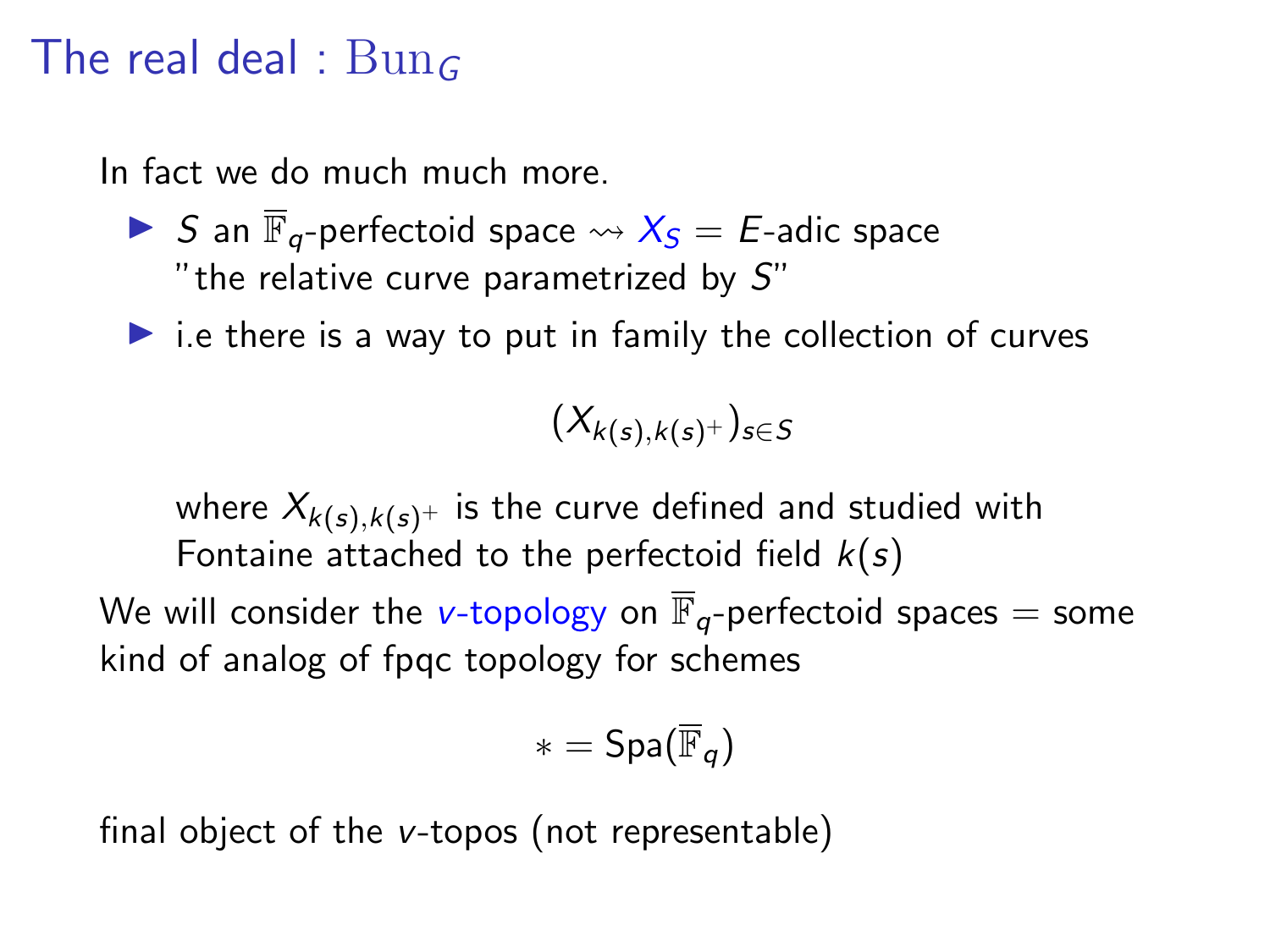# $Bun<sub>G</sub>$

#### Theorem

The correspondence  $S \mapsto \{principle of G-bundles on X<sub>S</sub>\}$  defines a v-stack

 $Bunc \longrightarrow *$ 

that is an "Artin v-stack" ( $\ell$ -cohomologically) smooth of dimension 0.

- ighthroal of  $Bun<sub>G</sub>$  representable in locally spatial diamonds
- **►** there is a surjection  $U \rightarrow \text{Bun}_G$  that is ( $\ell$ -coho.) smooth with U a locally spatial diamond s.t.  $U \rightarrow *$  is ( $\ell$ -coho.) smooth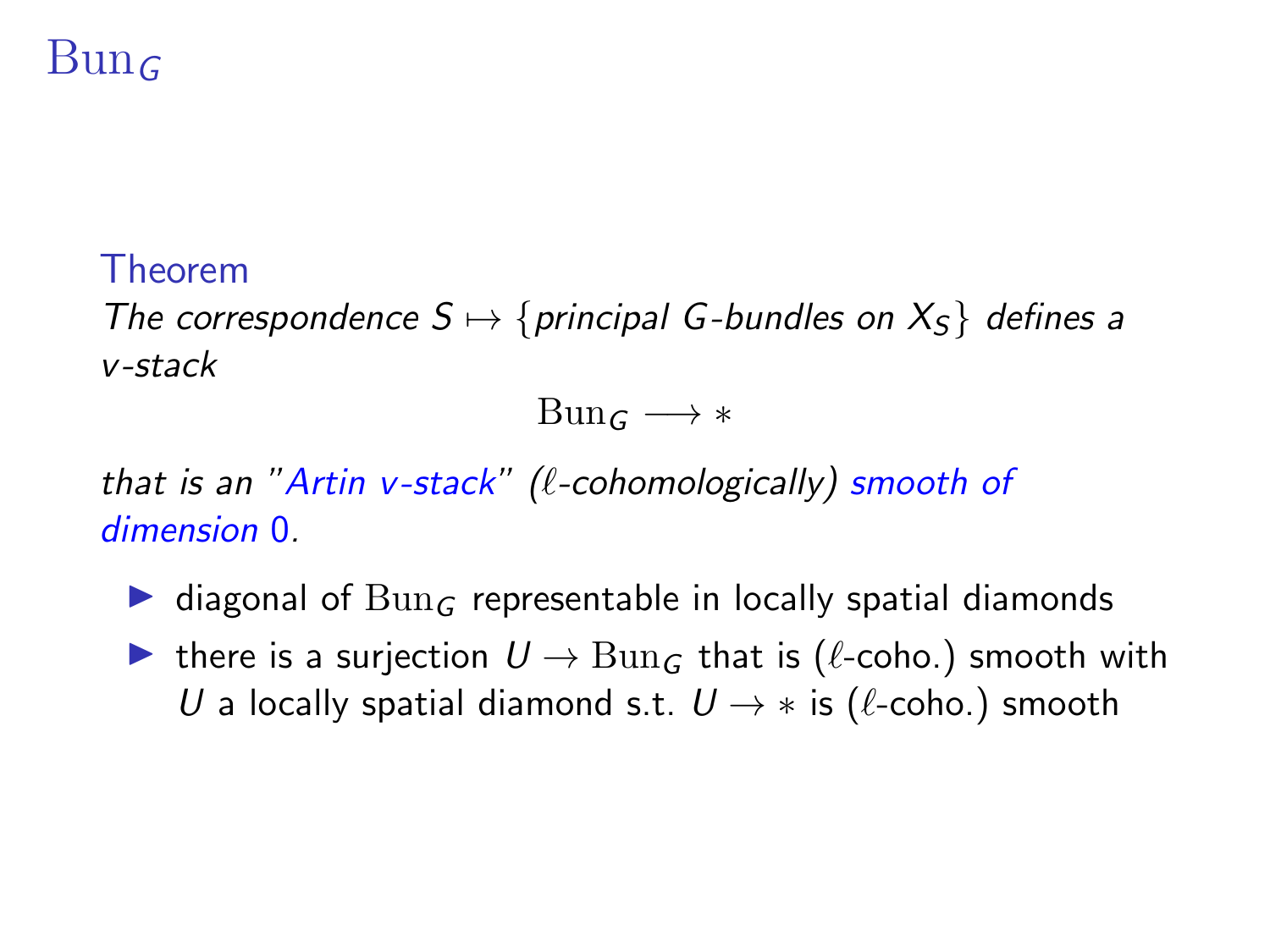## $Bun<sub>G</sub>$ : points

**In Set**  $\breve{F} = \widehat{F^{un}}$  **with its Frobenius**  $\sigma$ **. One has** 

 $X_{\mathcal{S}} = Y_{\mathcal{S}}/\varphi^{\mathbb{Z}}$ 

with  $Y_S \rightarrow \text{Spa}(\check{E})$ ,  $\varphi$  =some Frobenius that extends  $\sigma$  on  $\check{E}$ .  $\blacktriangleright$  Functor

Isocrystals 
$$
\longrightarrow
$$
 vector bundles on  $X_S$   
\n $(D, \varphi) \longmapsto Y_S \overset{\varphi^{\mathbb{Z}}}{\times} D$ 

 $B(G) = G(\breve{E})/\sigma$ -conjugation,  $b \sim gbg^{-\sigma}$ , Kottwitz set of G-isocrystals

 $\triangleright$   $b \in G(\breve{E}) \rightsquigarrow \mathcal{E}_b$  principal G-bundle on  $X_s$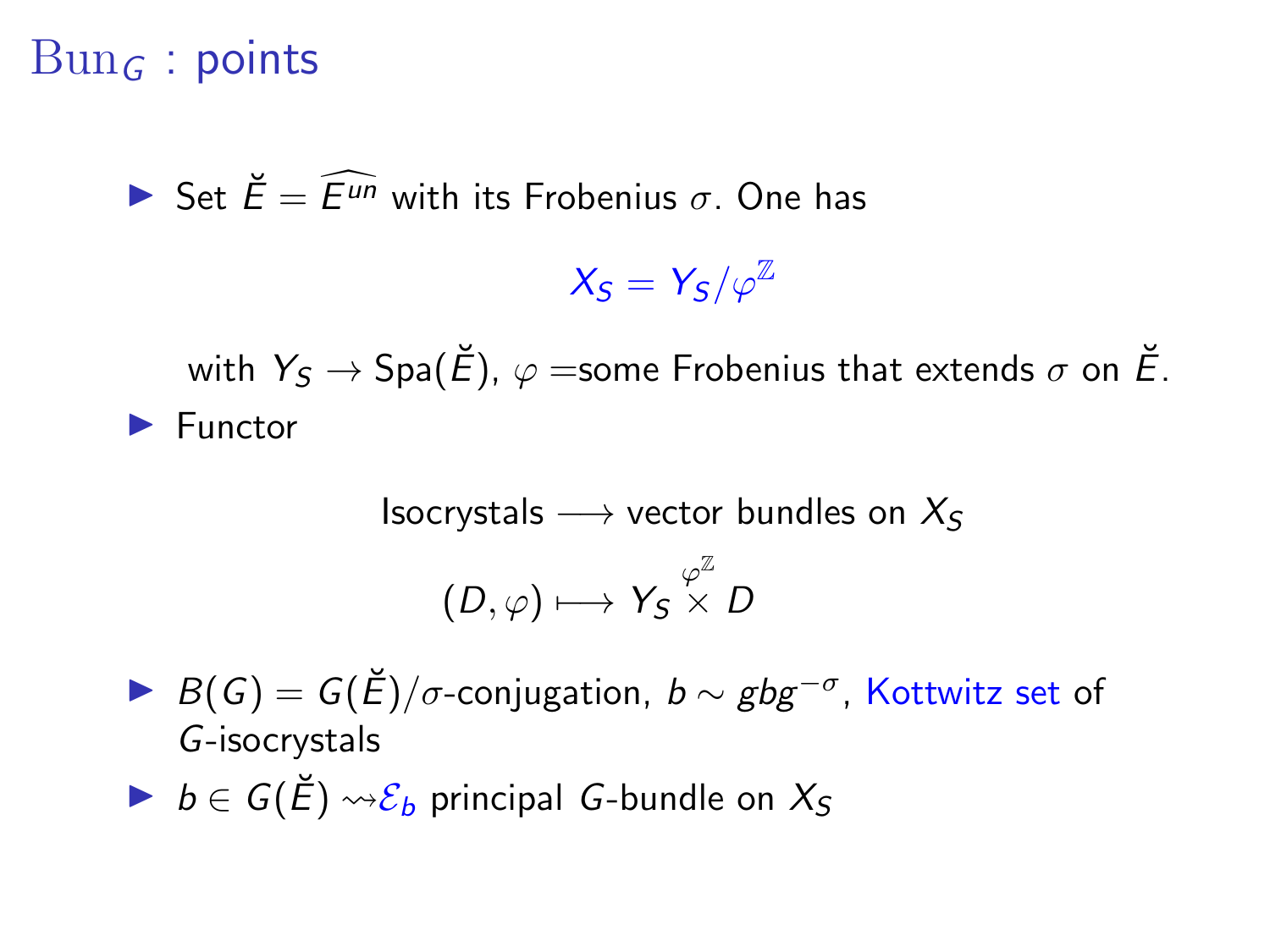# $Bun<sub>G</sub>$ : points

Theorem (Fargues-Fontaine  $(GL<sub>n</sub>)$ , Fargues) F alg. closed

$$
\begin{array}{ccc} B(G) & \stackrel{\sim}{\longrightarrow} & H^1_{\acute{e}t}(X_F, G) \\ \left[b\right] & \mapsto & \left[\mathcal{E}_b\right] \end{array}
$$

- $\triangleright$  Dictionary : reduction theory (Atiyah-Bott) for G-bundles / Kottwitz description of  $B(G)$ .
- ► Example :  $\mathcal{E}_b$  semi-stable  $\Leftrightarrow$  b is basic (isoclinic)

Thus, identification

 $B(G) = |Bun_G|$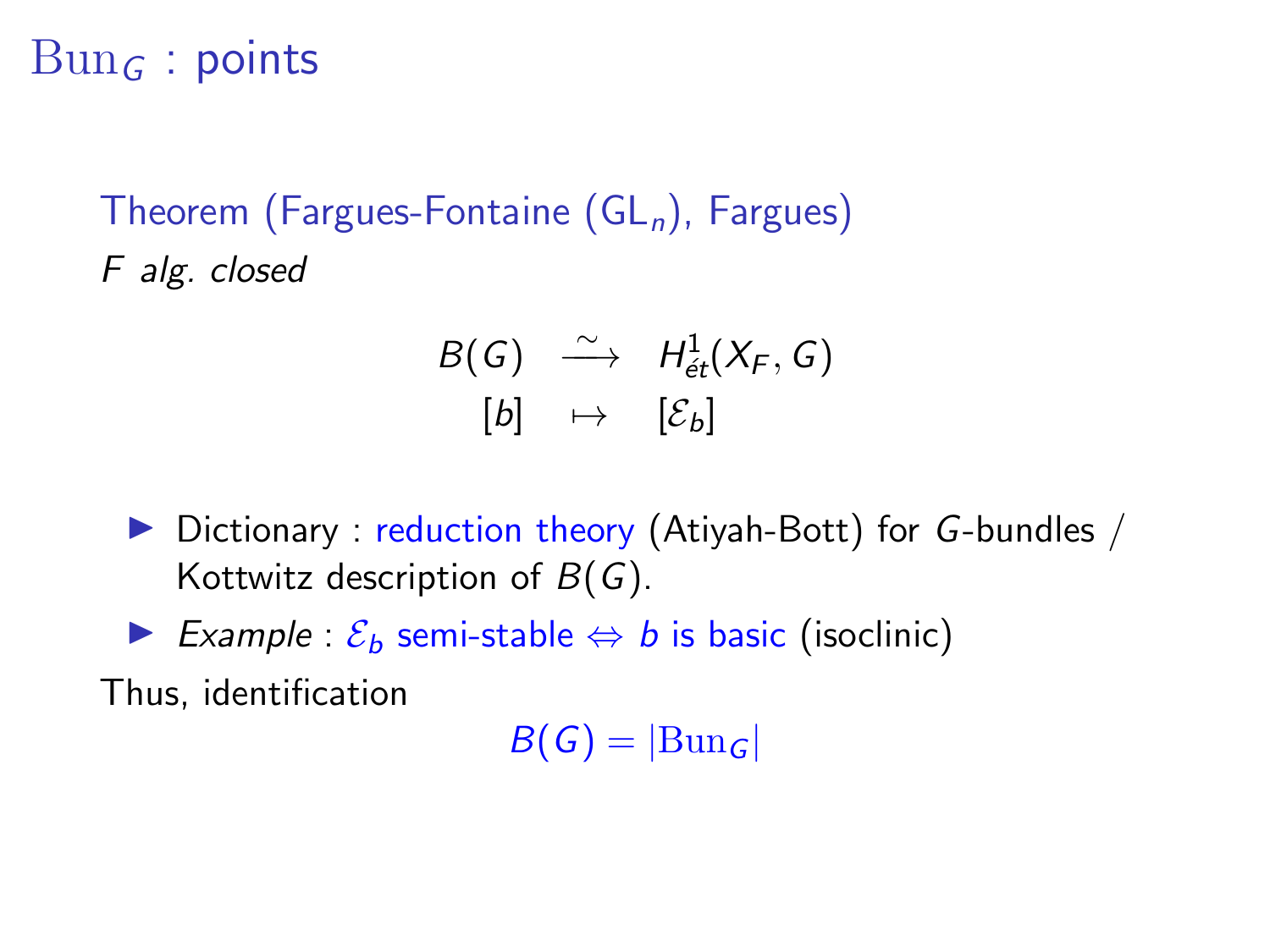#### $Bun<sub>G</sub>$ : geometry

$$
\blacktriangleright c_1 : \pi_0(\mathrm{Bun}_G) \xrightarrow{\sim} \pi_1(G)_{\Gamma}
$$

 $\blacktriangleright$  Nice Harder-Narasimhan stratification, in particular

 $\operatorname{Bun}^{\mathsf{ss}}_G \subset \operatorname{Bun}_G$  is open

Each connected component has a unique ss point and

$$
\text{Bun}_{G}^{\text{ss}} = \coprod_{[b] \text{ basic}} \underbrace{[*/ G_{b}(E)]}_{\text{classifying stack of pro-etale torsors}}
$$

with  $G_b =$  inner form of G ( $G_1 = G$  for example)

 $\triangleright$  More generally for any  $[b] \in B(G)$  the associated HN strata is a classifying stack

 $[*/ \mathsf{G}_b]$ with  $\widetilde{G}_b = \widetilde{G}_b^0 \rtimes \underline{G_b(E)}$ ,  $\widetilde{G}_b^0 =$  unipotent diamond  $G_b =$  inner form of a Levi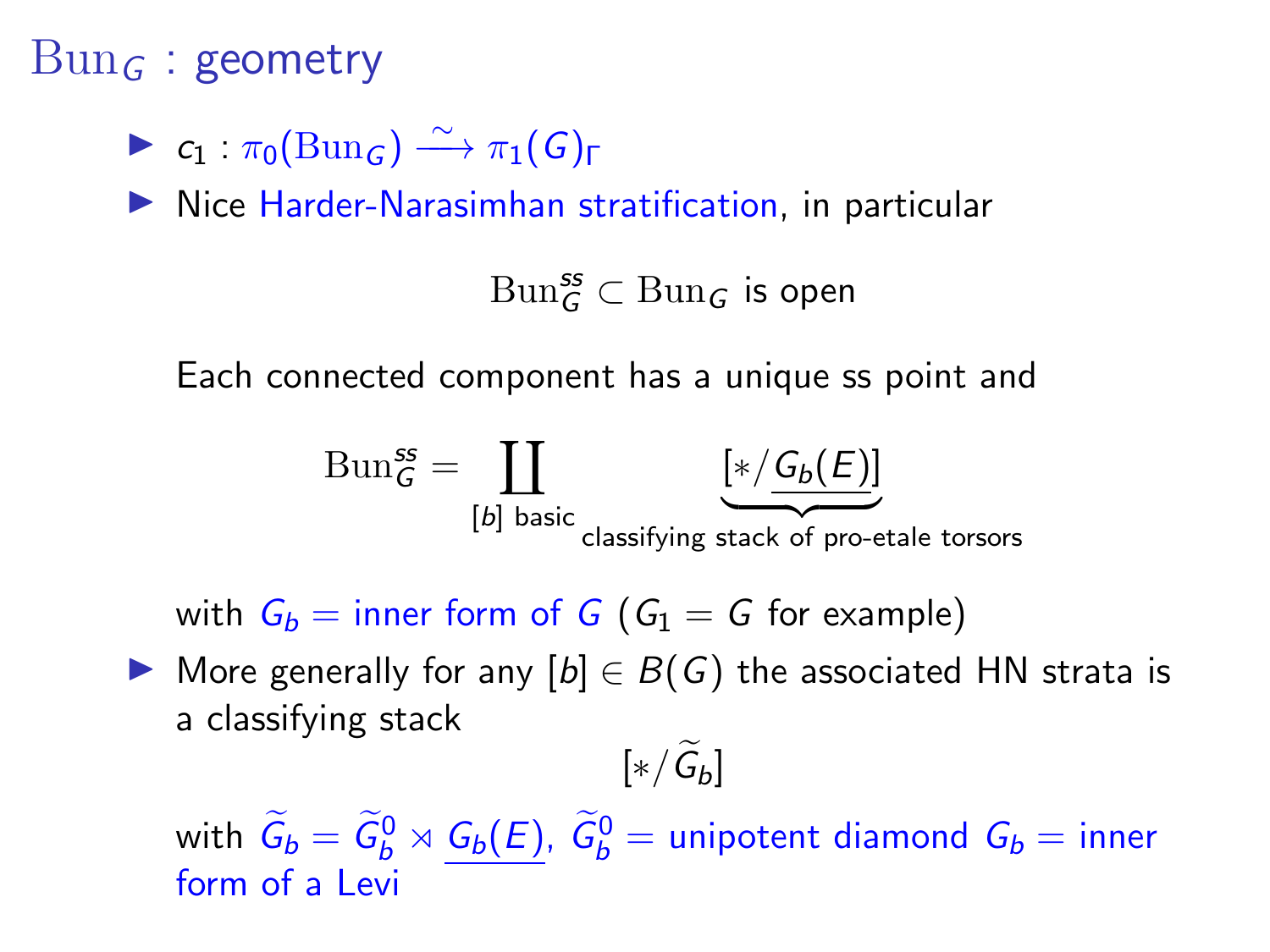# The real deal :  $D_{lis}(\text{Bun}_G, \Lambda)$

- $\blacktriangleright$   $\Lambda$  any  $\mathbb{Z}_{\ell}$ -algebra
- $\triangleright$  We define a triangulated category

 $D_{\text{lis}}(\text{Bun}_G, \Lambda)$ 

that is  $D_{\text{\'et}}(\text{Bun}_G, \Lambda)$  when Λ is torsion and a sub-category of  $D_{\text{pro\acute{e}t}}(\text{Bun}_G, \Lambda_{\blacksquare})$  in general

For  $[b] \in B(G)$  inclusion of HN stratum

 $i^b : [*/\widetilde{G}_b] \hookrightarrow \text{Bun}_G$ 

induces

$$
(i^b)^* : D_{lis}(\text{Bun}_G, \Lambda) \longrightarrow D_{lis}([*/\widetilde{G}_b], \Lambda) \underset{\ell \neq p}{\longrightarrow} D(G_b(E), \Lambda)
$$

(derived category of smooth representations of  $G_b(E)$ )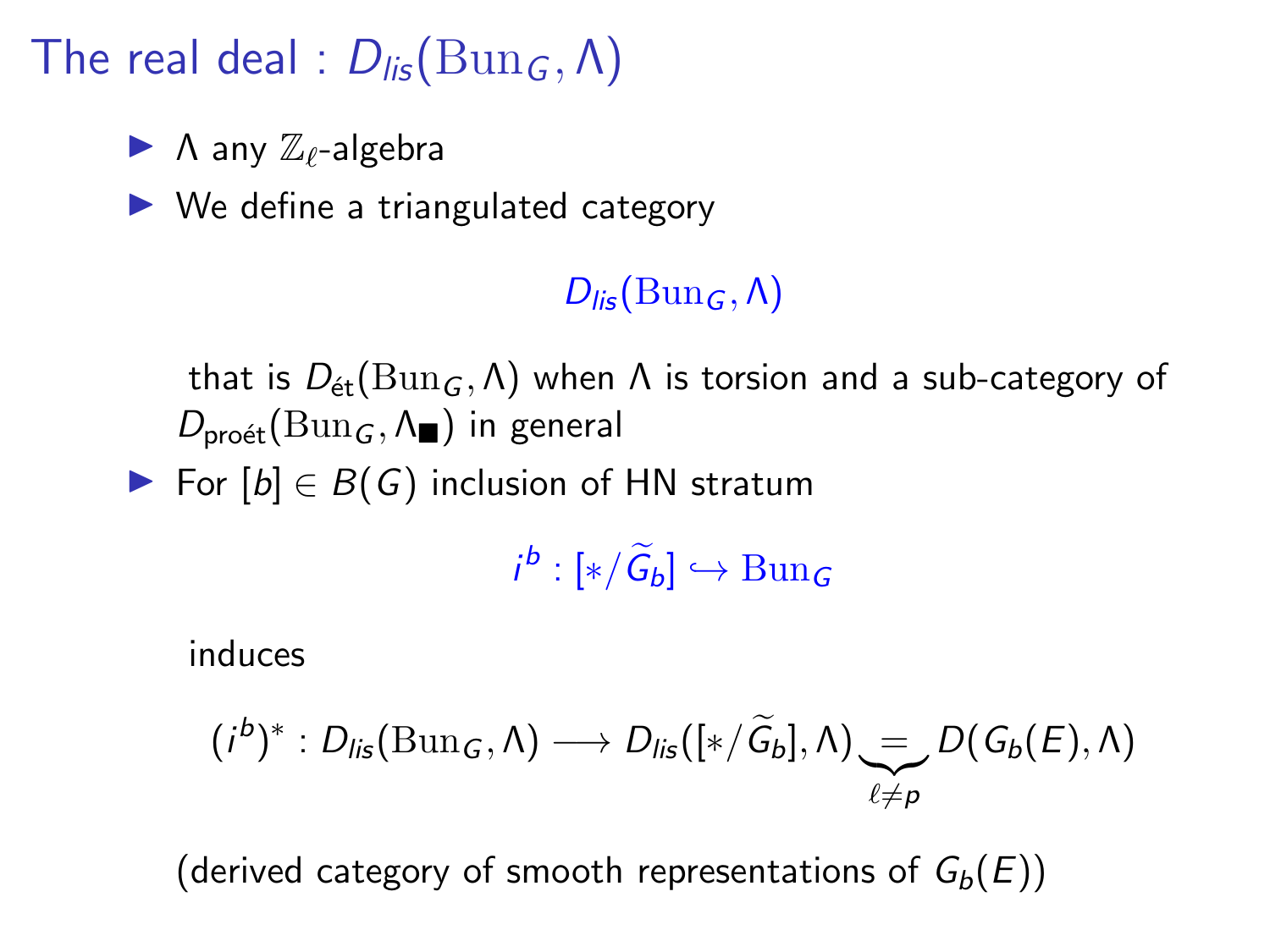# $D_{\text{lis}}(\text{Bun}_G, \Lambda)$  when  $\Lambda$  is not torsion

Λ not torsion

 $\blacktriangleright$ 

$$
(i^1)^*:D_{\mathsf{pro\acute{e}t}}(\mathbf{Bun}_G,\Lambda_{\blacksquare})\longrightarrow D_{\mathsf{pro\acute{e}t}}([\ast/\mathcal{\underline{G}}(\underline{E})],\Lambda_{\blacksquare})=D(\mathcal{\underline{G}}(\underline{E}),\Lambda_{\blacksquare})
$$

derived category of representations of  $G(E)$  as a condensed group in condensed solid  $\Lambda$ -modules  $\rightarrow$  too big.

Example :  $V = \mathbb{Q}_\ell$ -vector space defines a solid  $\mathbb{Q}_\ell$ -vector space  $V^{disc}\otimes_{\mathbb{Q}_\ell^{disc}}\mathbb{Q}_\ell$  whose value on  $A$  profinite is

 ${f : A \to V \mid \text{dim Vect} f(A) < +\infty \text{ and } A \stackrel{f}{\to} \text{Vect} f(A) \text{ continuous}}$ 



Rep. of  $G(E)$  as a condensed group in Vect<sub> $\mathbb{O}_\ell$ </sub> =smooth rep. of  $G(E)$  in  $\mathbb{O}_{\ell}$ -v.s. (use  $\ell \neq p$ )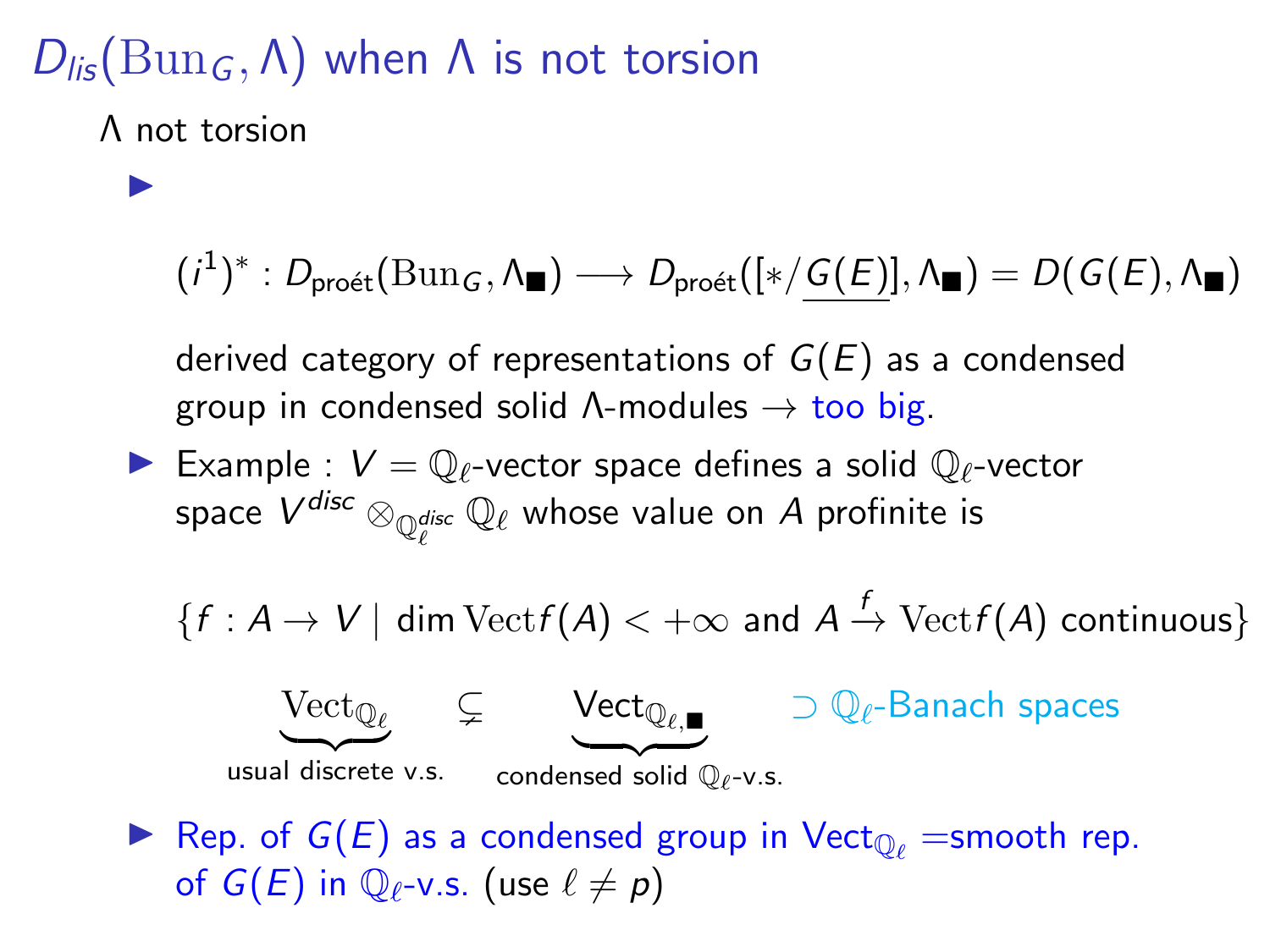# $D_{\text{lis}}(\text{Bun}_G, \Lambda)$  when  $\Lambda$  is not torsion

Define subcategory  $D_{\text{lis}}(\text{Bun}_G, \mathbb{Q}_\ell) \subset D_{\text{pro\acute{e}t}}(\text{Bun}_G, \mathbb{Q}_{\ell, \blacksquare})$  such that via  $i^1: * \rightarrow \text{Bun}_G$ ,

$$
D_{\text{lis}}(\text{Bun}_G, \mathbb{Q}_\ell) \longrightarrow D_{\text{pro\acute{e}t}}(\text{Bun}_G, \mathbb{Q}_{\ell, \blacksquare})
$$
\n
$$
(i^1)^* \downarrow \qquad \qquad \downarrow (i^1)^*
$$
\n
$$
D(\text{Vect}_{\mathbb{Q}_\ell}) \subseteq \longrightarrow D(\text{Vect}_{\mathbb{Q}_{\ell, \blacksquare}})
$$

#### Définition

 $D_{\text{lis}}(\text{Bun}_G, \Lambda) =$  smallest triangulated category stable under all direct sums that contains the f<sub>h</sub> $\Lambda$  for all f :  $U \rightarrow \text{Bun}_G$ representable in locally spatial diamonds cohomologically smooth.

Here  $\emph{f}_{\natural} =$  relative homology (5 functors  $(\emph{f}_{\natural}, \emph{Rf}_{*}, \emph{f}^{*}, \emph{R}\emph{Hom}, \stackrel{\mathbb{L}}{\otimes})$  for solid pro-étale sheaves on locally spatial diamonds)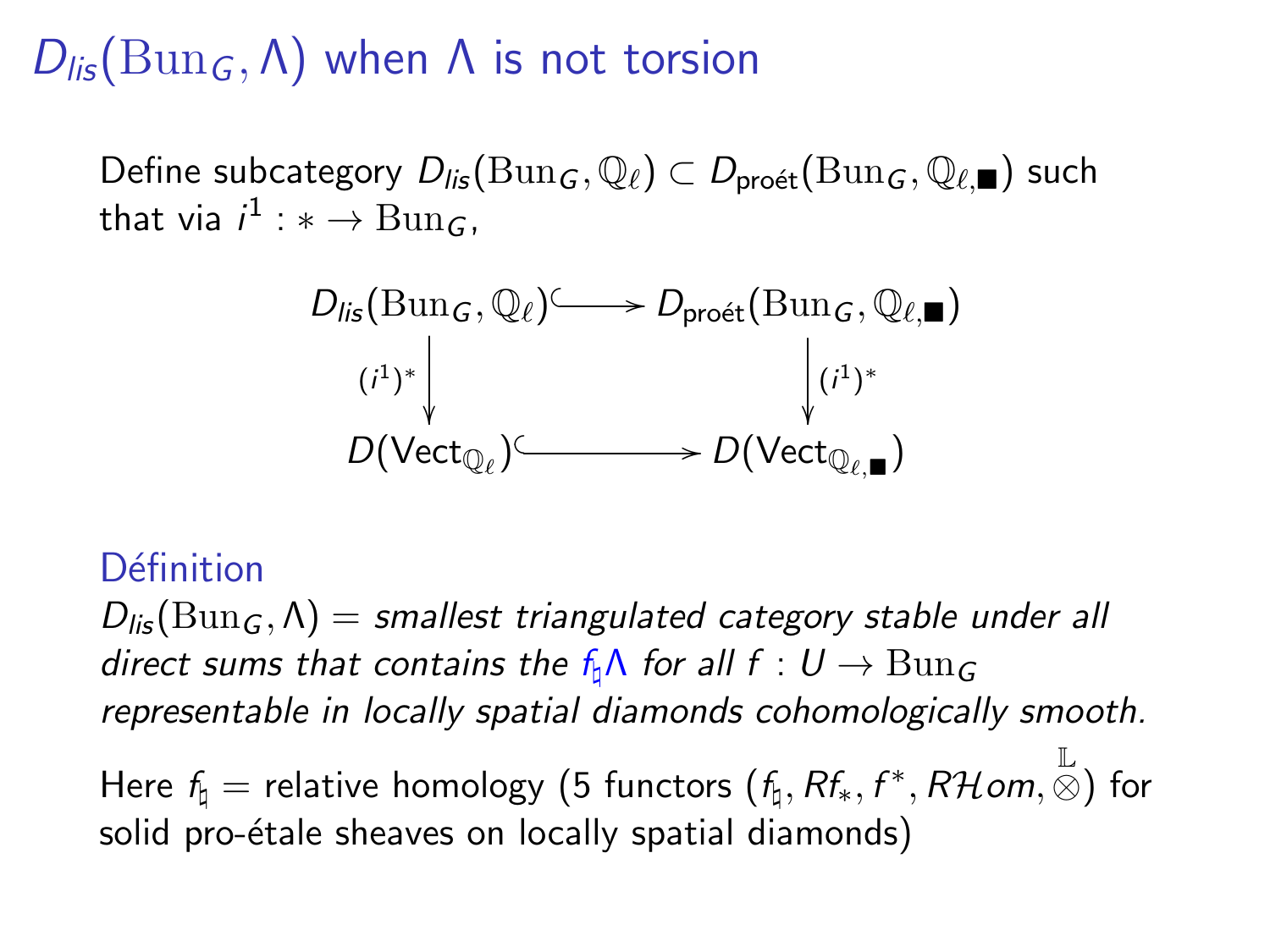# $D_{\text{lis}}(\text{Bun}_G, \Lambda)$

$$
\blacktriangleright
$$
 Via  $(i^1)$ <sub>!</sub> and  $(i^1)^*$ 

$$
D(G(E),\Lambda)\subset D_{\textup{lis}}(\mathrm{Bun}_G,\Lambda)
$$

is a direct factor.

- $\triangleright$  Good object for the local Langlands program is not a smooth representation  $\pi$  or a complex in  $D(G(E), \Lambda)$  but an object of  $D_{\text{lis}}(\text{Bun}_G, \Lambda)$ !!! Have to think the local Langlands program from this point of view !
- $\triangleright$  Usual notions of admissible, finite representations or Bernstein-Zelevinsky duality extend to  $D_{li5}(\text{Bun}_G, \Lambda)$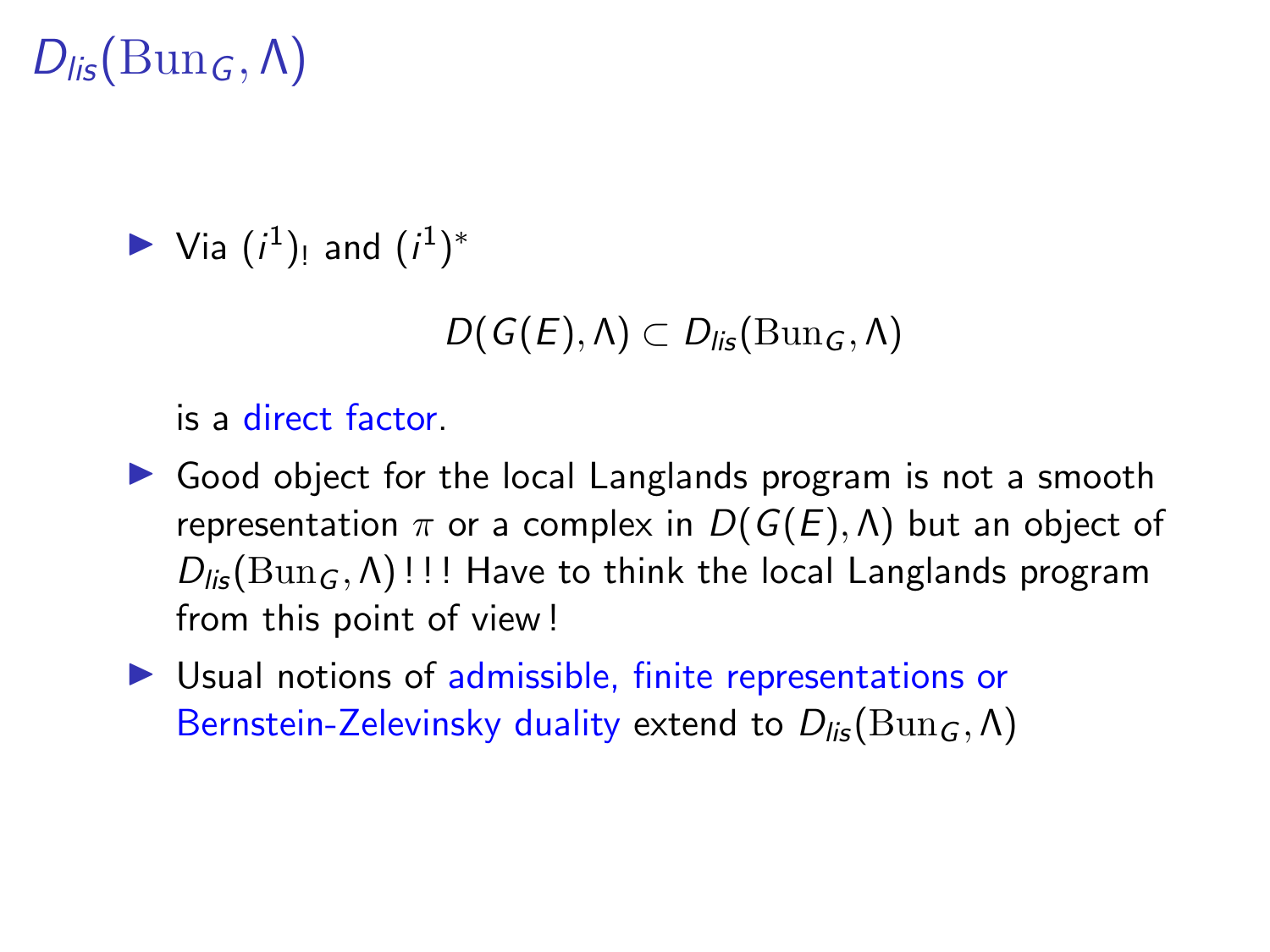# $D_{\text{lis}}(\text{Bun}_G, \Lambda)$

More precisely for  $\Lambda = \overline{\mathbb{Q}}_{\ell}$  (to simplify) :

#### Theorem

For  $A \in D_{\mathit{lis}}(\mathrm{Bun}_G, \overline{\mathbb{Q}}_\ell)$ 

- 1. A is compact iff it has finite support and for all  $[b] \in B(G)$ ,  $(i^b)^*A \in D(G(E), \Lambda)$  is bounded with finite type cohomology
- 2. A is ULA iff for all  $[b] \in B(G)$ ,  $(i^b)^*A$  is a bounded complex with admissible cohomology
- 3. There is a duality functor  $\mathbb{D}_{BZ} : D_{\mathit{lis}}(\operatorname{Bun}_G, \Lambda)^\omega \longrightarrow D_{\mathit{lis}}(\operatorname{Bun}_G, \Lambda)^\omega$  that extends Bernstein-Zelevinsky duality on  $D^b(G(E),\Lambda)$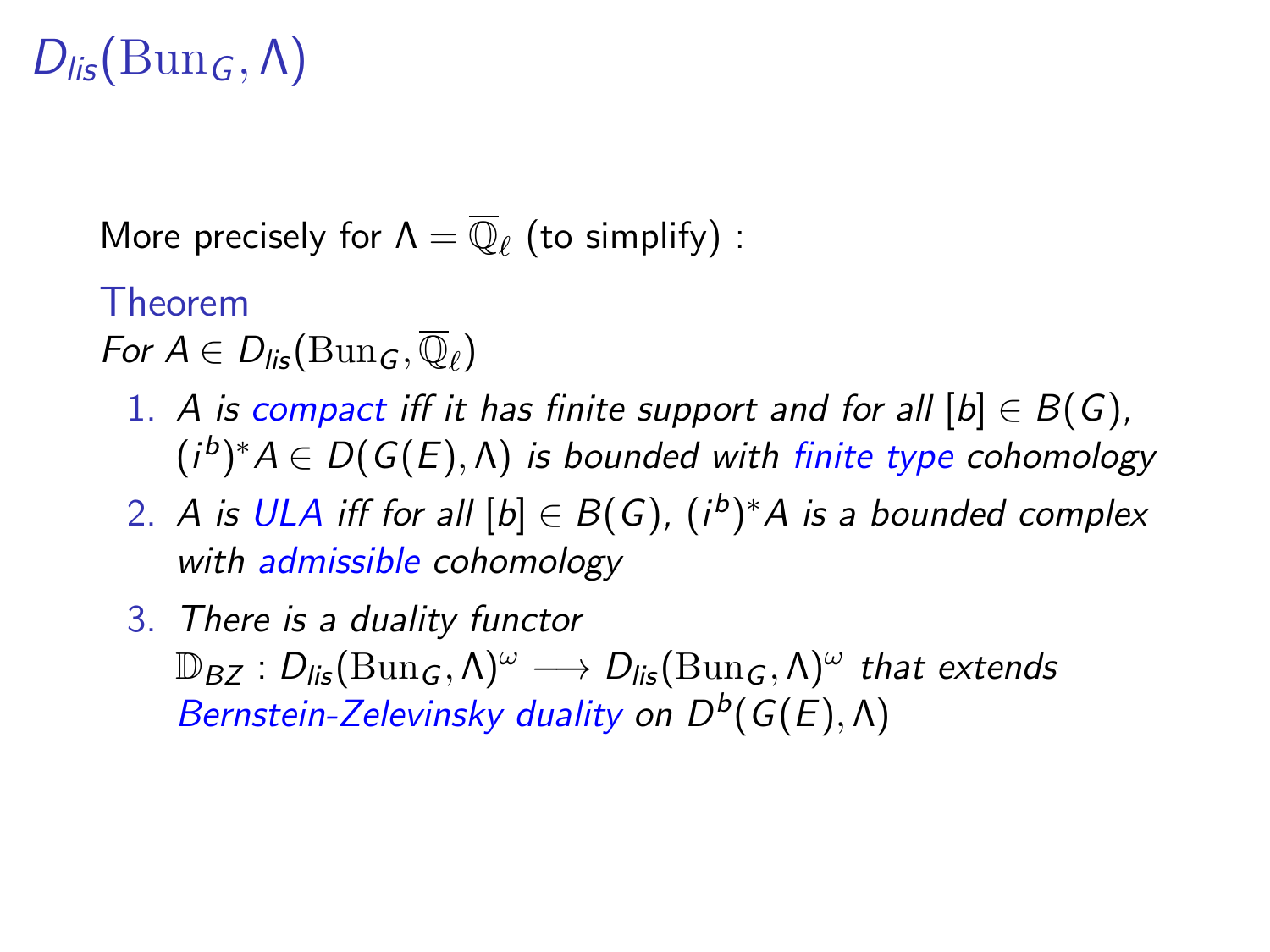Let's be serious now : the spectral action

#### Theorem

There is a monoidal action of  $\text{Perf}(\text{LocSys}_{\hat{c}})$  on  $D_{\text{lis}}(\text{Bun}_G, \mathbb{Z}_p)$ .

 $\blacktriangleright$  This monoidal action defines the morphism between centers

$$
\underbrace{3^{spec}(G,\mathbb{Z}_{\ell})}_{\text{spectral stable Bernstein center}} = 3(\text{Perf}(\text{LocSys}_{\hat{G}}))
$$
\n
$$
\rightarrow \underbrace{3(D_{lis}(\text{Bun}_G,\mathbb{Z}_{\ell}))}_{\text{geometric stable Bernstein center}} \rightarrow \underbrace{3(G(E),\Lambda)}_{\text{Bernstein center}}
$$

▶ Defined using some geometric Satake correspondence for sheaves of  $\Lambda$ -modules on the  $B_{dR}$ -affine Grassmanian  $+$  some enhanced version of Beilinson-Drinfeld/Vincent Lafforgue formalism (quantum field theory/factorization sheaves)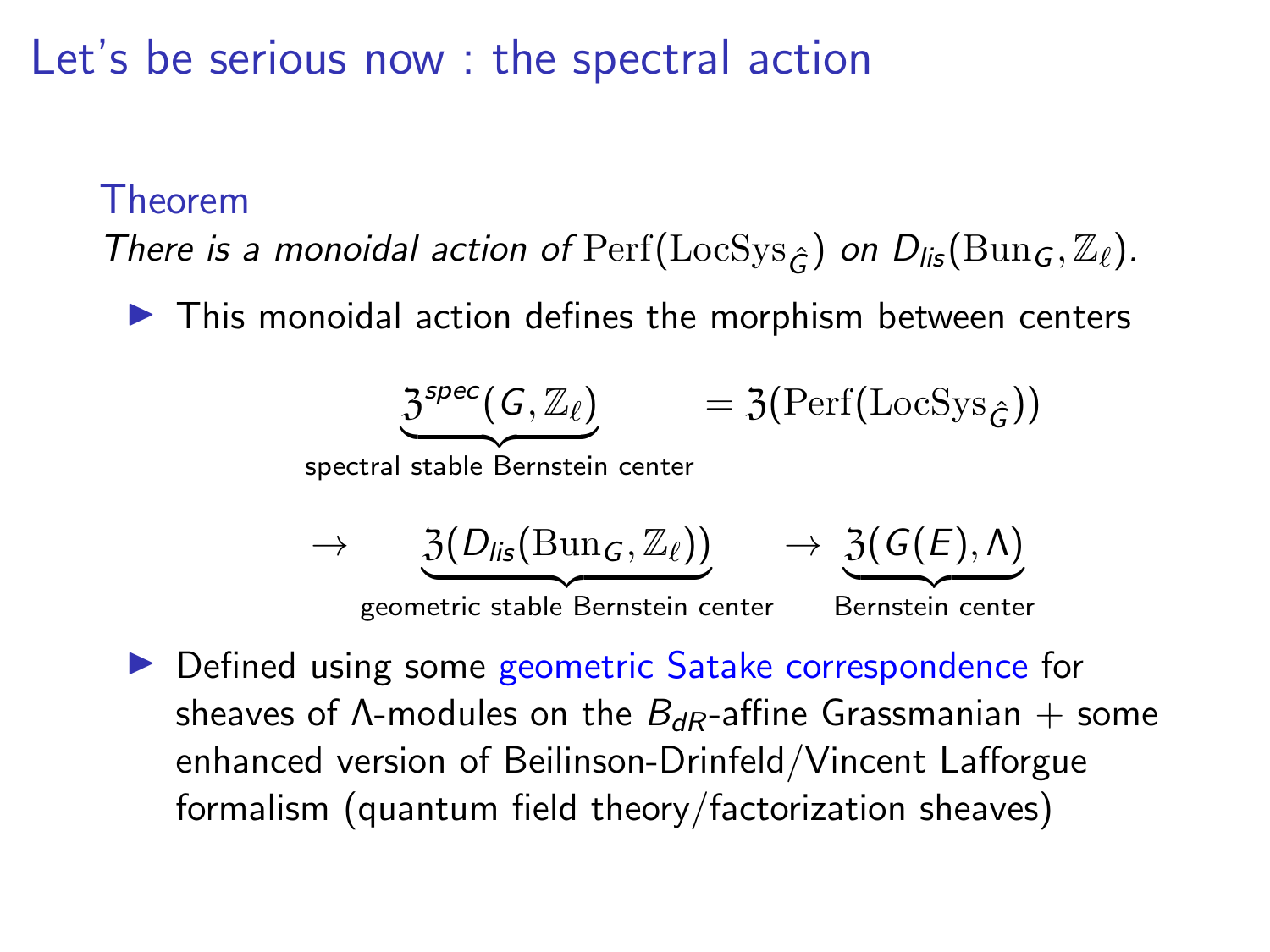## The spectral action

More precisely :

► for a finite set *I* and  $V \in \text{Rep}_{\Lambda}({}^L G)^I$ , using the geometric Satake correspondence, we construct a functor

$$
T_V: D_{\text{lis}}(\text{Bun}_G, \Lambda) \longrightarrow D_{\text{lis}}(\text{Bun}_G \times [\ast/\underline{W_E}^1], \Lambda).
$$

Those are compatible when  $I$  and  $V$  vary.

The category  $D_{\text{lis}}(\text{Bun}_G, \Lambda)$  has a natural enhancement as a Λ-linear condensed stable ∞-category,  $C = D_{li}(\text{Bun}_G, Λ)$ . We get compatible functors

$$
\text{Rep}_{\Lambda}({}^LG)^I\longrightarrow \text{End}(\mathcal{C})^{BW_E^I}
$$

when I vary and those define the spectral action.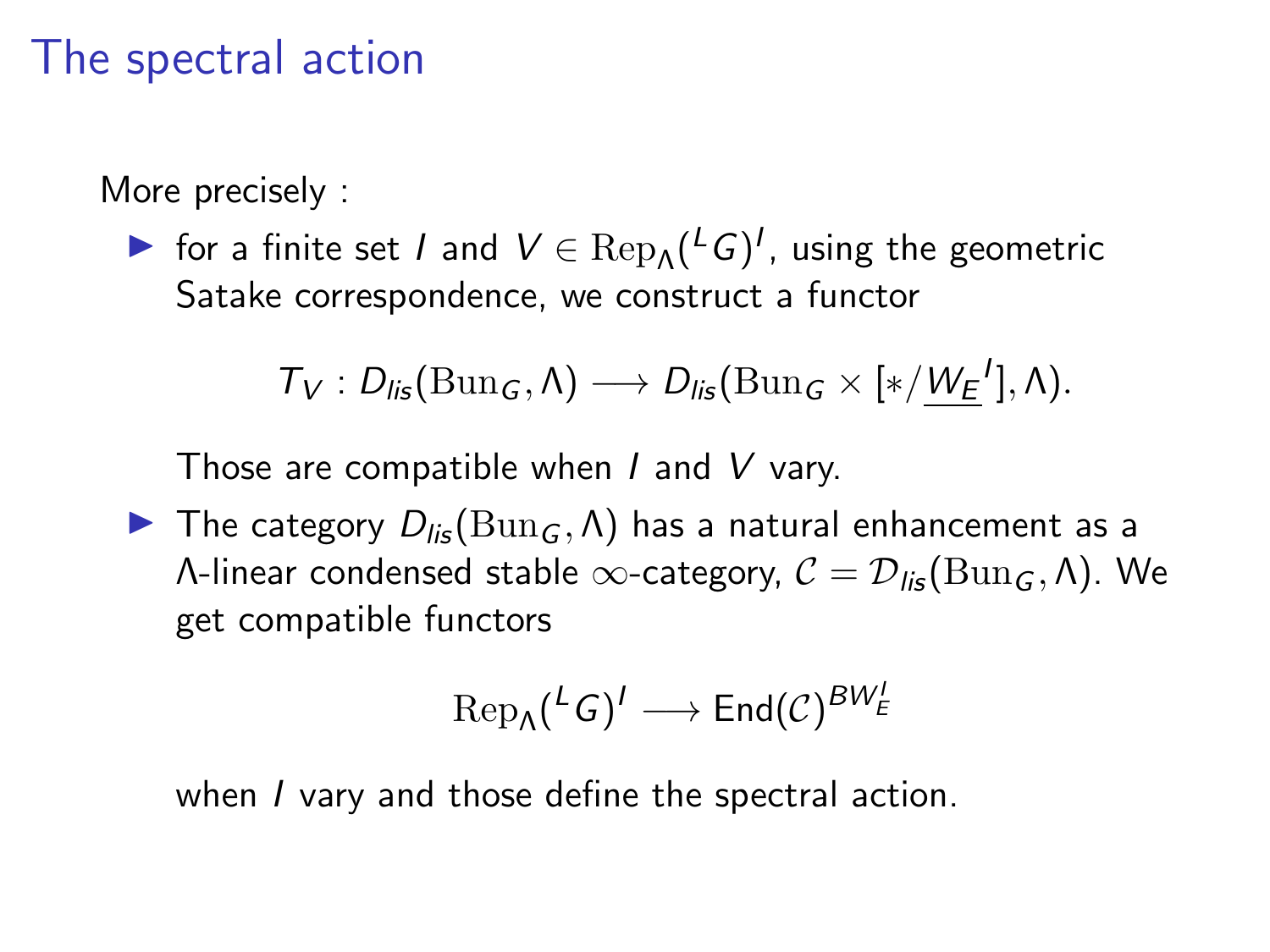The wormhole : the geometrization conjecture

G quasisplit. Fix  $\psi : U(E) \rightarrow \overline{\mathbb{Z}}_{\ell}$  non-degenerate. Let

$$
\mathcal{W}_{\psi} = (i^1)_! \big( c {-} \mathrm{ind}_{U(E)}^{G(E)} \psi \big) \in D_{\mathit{lis}}(\mathrm{Bun}_G, \overline{\mathbb{Z}}_{\ell})
$$

be the "Whittaker sheaf".

**Conjecture** The functor

$$
\begin{aligned} \operatorname{Perf}(\mathrm{LocSys}_{\hat{G}}/\overline{\mathbb{Z}}_{\ell}) &\longrightarrow D_{\mathit{lis}}(\mathrm{Bun}_{G},\overline{\mathbb{Z}}_{\ell}) \\ \mathcal{F} &\longmapsto \mathcal{F} * \mathcal{W}_{\psi} \end{aligned}
$$

extends to an equivalence compatible with the spectral action

 $\mathrm{Coh}_{\textit{Nilp}}(\mathrm{LocSys}_{\hat{G}}/\overline{\mathbb{Z}}_{\ell}) \stackrel{\sim}{\longrightarrow} D_{\textit{lis}}(\mathrm{Bun}_G,\overline{\mathbb{Z}}_{\ell})^{\omega}$ Spectral side Geometric side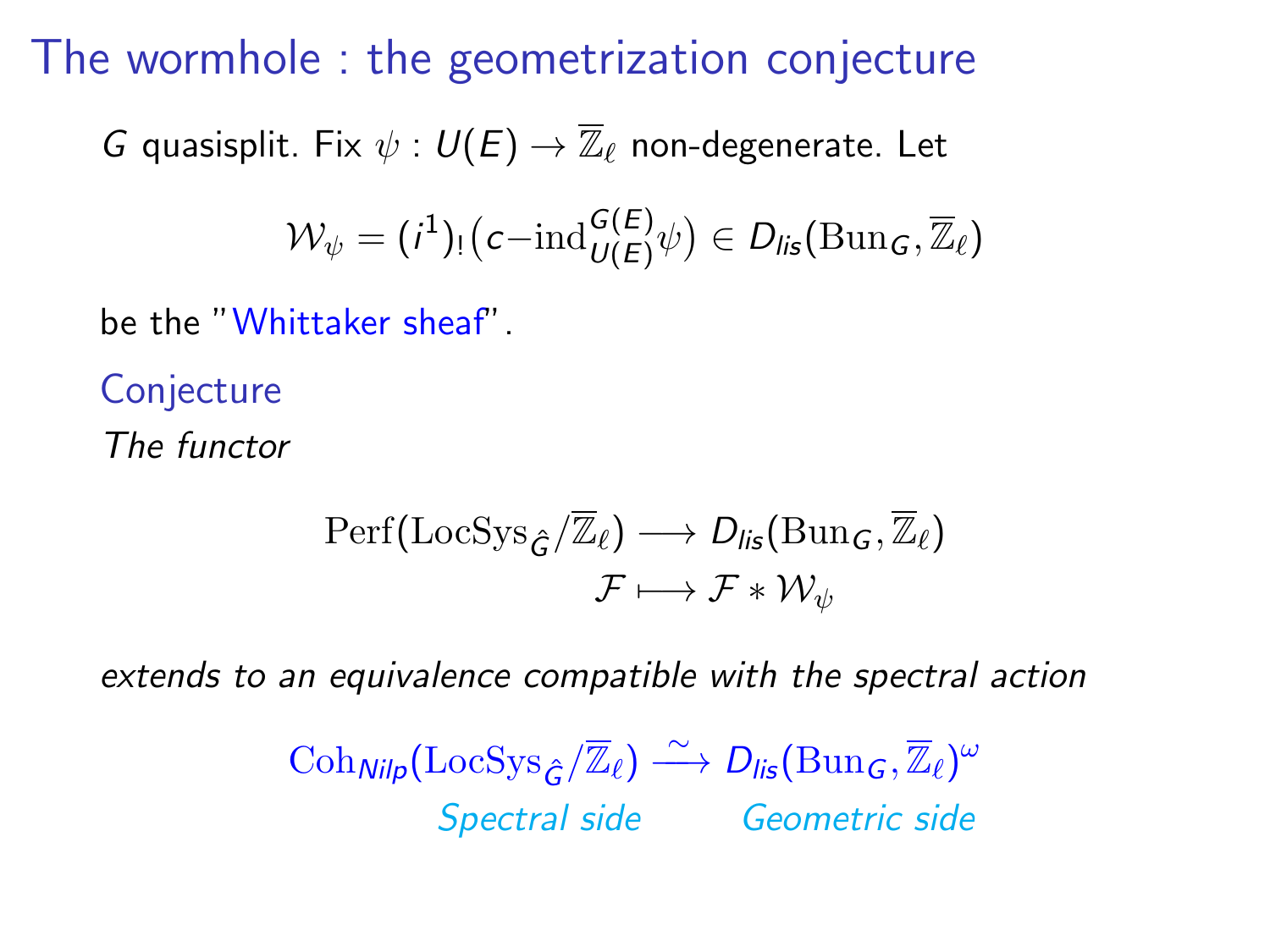# The wormhole

- $\blacktriangleright$  Here Nilp = Arinkin-Gaitsgory singular support condition (perfect complexes correspond to the condition : the singular support is contained in the zero section).
- $\blacktriangleright$  This condition disappears overs  $\overline{\mathbb{Q}}_{\ell}$  (automatic).
- $\blacktriangleright$  Thus, have to think of local Langlands as a "non-abelian Fourier transform" with "kernel given by the Whittaker representation" ! !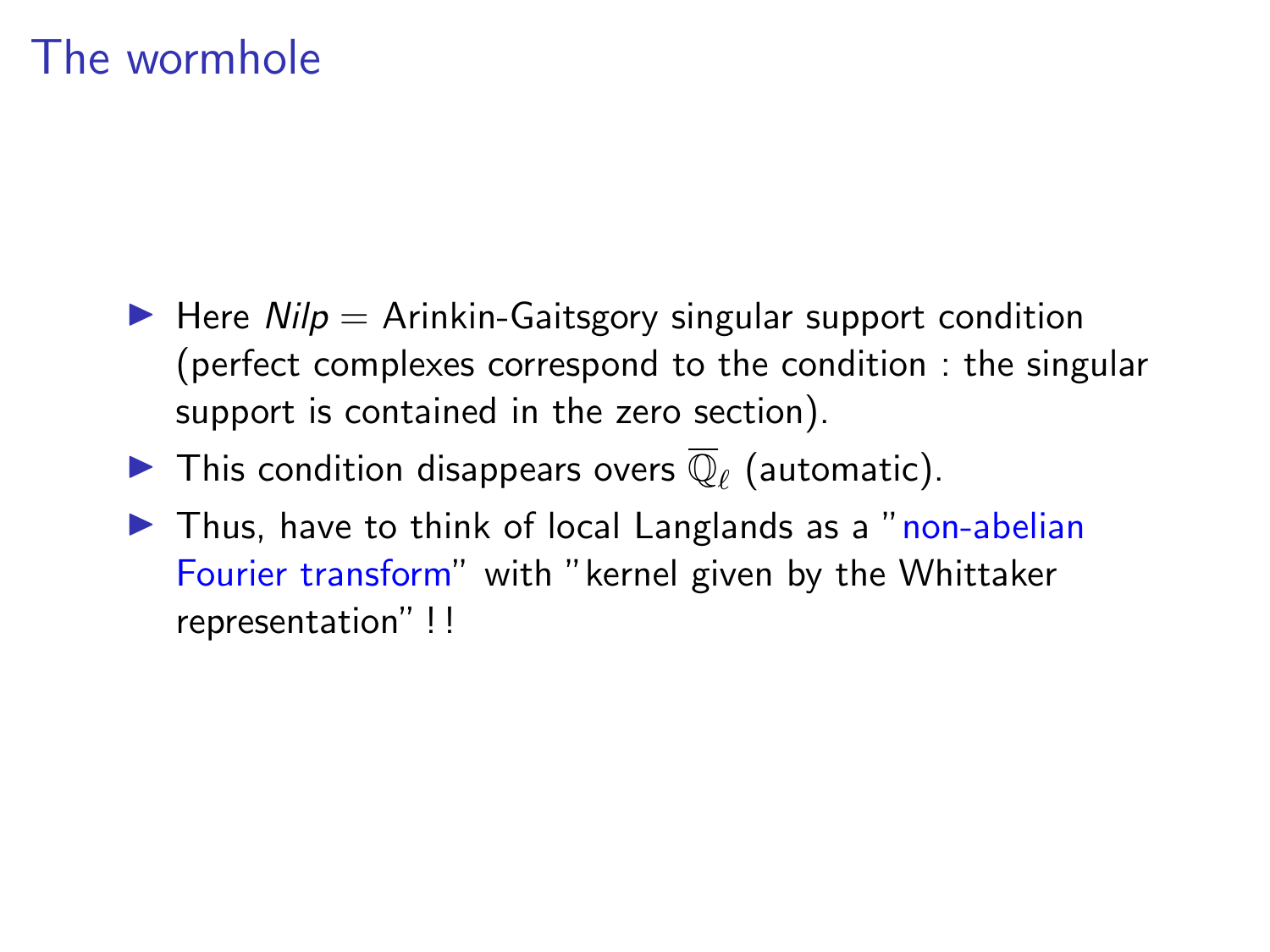# Some final thoughts

- $\blacktriangleright$  Looks like the natural objects are not smooth representations of  $G(E)$ , or element of  $D(G(E), \Lambda)$ , but rather obects in  $D_{\text{lis}}(\text{Bun}_G, \Lambda)$ :
	- Extension of the notion of finite type, resp. admissible representation.
	- $\blacktriangleright$  Extension of Zelevinsly involution.
	- **►** For  $A \in D_{lis}(\text{Bun}_G, \Lambda)$  Schur irreducible we can define its semi-simple Langlands parameter  $\varphi_A : W_F \to {}^L G$

 $\blacktriangleright$  Let  $f: {}^L G \to {}^L H$  be an L-homomorphism over  $\overline{\mathbb{Q}}_\ell$  with  $G$  and H quasisplit. Geometrization conjecture implies the existence of a kernel of functoriality

$$
A_f\in D_{\textit{lis}}(\mathrm{Bun}_G\times \mathrm{Bun}_H,\overline{\mathbb{Q}}_\ell)
$$

that induces the classical Langlands functoriality  $D(G(E), \overline{\mathbb{Q}}_{\ell}) \to D(H(E), \overline{\mathbb{Q}}_{\ell}).$